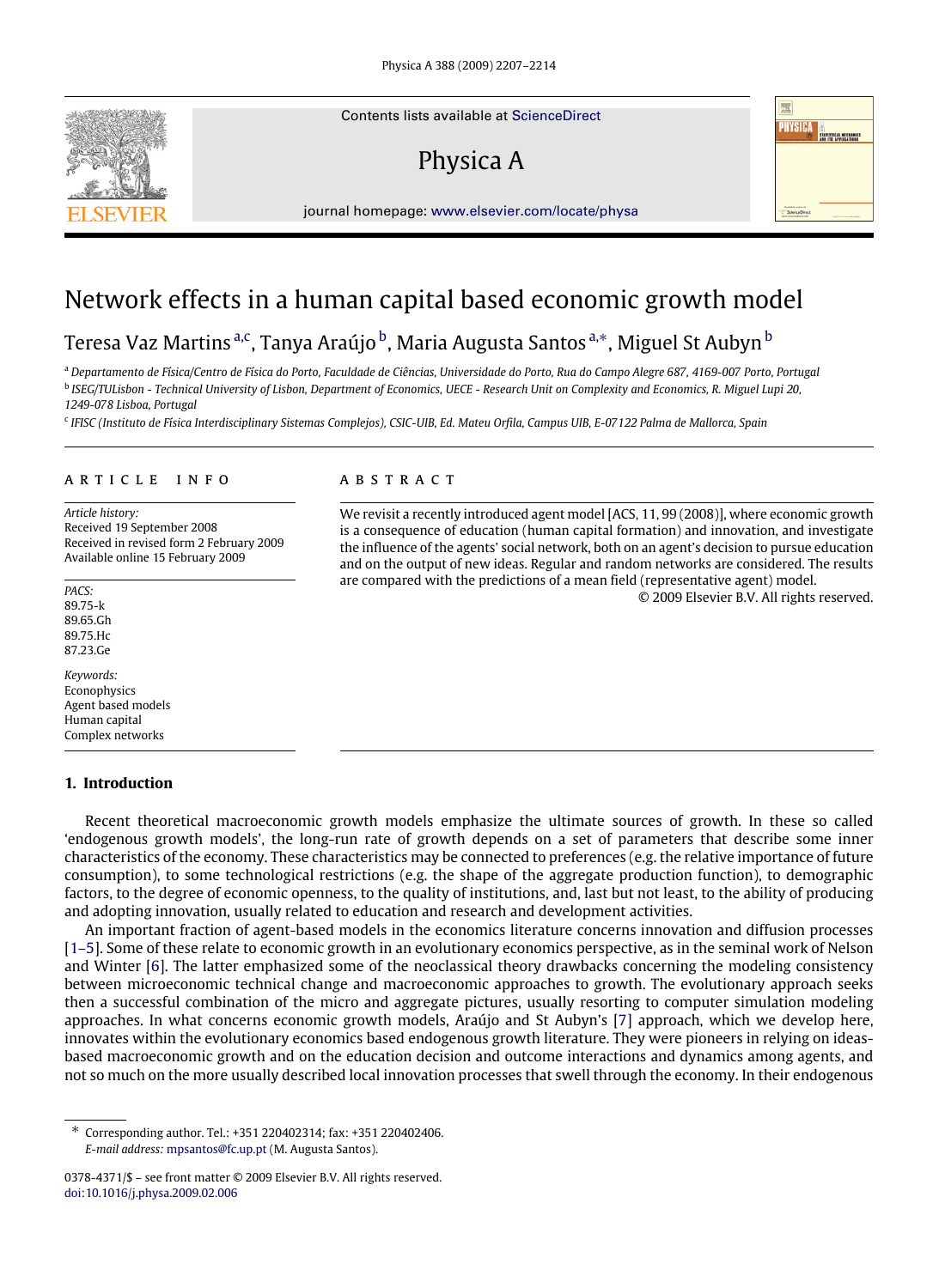growth model ideas or inventions are the main growth engine. These ideas are non-rival, in the sense that they can be used by some without diminishing the possibility of its use by others. Examples relevant to economic growth are easy to find — the power engine, electricity, or the computer come almost immediately to mind. Ideas are produced by skilled labor, as proposed by Jones [\[8\]](#page--1-3). Araújo and St Aubyn's model, however, departs from the more conventional approaches in what concerns the way the skilled fraction of the labor force is determined. In their agent-based approach, individuals are subject to interaction or neighborhood effects, and the decision to become educated depends not only on an economic reasoning, but also on a degree of social conditioning. As it will become clear later, the skilled or educated share of the population is a key factor in what concerns the economy's rate of growth.

Networks of interacting agents play an important modeling role in fields as diverse as computer science, biology, ecology, economy and sociology. An important notion in these networks is the *distance* between two agents. Depending on the circumstances, distance may be measured by the strength of interaction between the agents, by their spatial distance or by some other norm expressing the existence of a link between the agents. Based on this notion, global parameters have been constructed to characterize the connectivity structure of the networks. Two of them are the *clustering coefficient* (CC) and the *characteristic path length* (CPL) or geodesic distance. The clustering coefficient measures the average probability that two agents, having a common neighbor, are themselves connected. The characteristic path length is the average length of the shortest path connecting each pair of agents. These coefficients are sufficient to distinguish randomly connected networks from ordered networks and from *small-world* networks. In ordered networks, the agents being connected as in a crystal lattice, clustering is high and the characteristic path length is large too. In randomly connected networks, clustering and path length are low, whereas in *small-world* networks [\[9,](#page--1-4)[10\]](#page--1-5) clustering may be high while the path length is kept at a low level. Starting from a regular structure and applying a random rewiring procedure (to interpolate between regular and random networks) it has been found [\[9\]](#page--1-4) that there is a broad interval of structures over which CPL is almost as small as in random graphs and yet CC is much greater than expected in the random case and a *small-world* network is obtained. An alternative way to generate a *small-world* network is by adding a small number of random short-cuts to a regular lattice.

A small characteristic path length and very high clustering are found in real social networks, together with a non-uniform distribution of node connectivities. Other distinctive features of this type of networks are positive degree correlations (assortative mixing) and the existence of a community structure [\[11](#page--1-6)[,12\]](#page--1-7).

In the present paper, we investigate the role of the network of interactions in the model introduced by Araújo and St Aubyn [\[7\]](#page--1-2). The aim is to clarify to what extent the conclusions of Ref. [\[7\]](#page--1-2) depend on the simplified topology of agents interactions assumed in that work. We have simulated the model on networks with some of the features described above, namely on regular square lattices, classical random (Erdős–Rényi) graphs as well as *small-world* networks. An analytical study of the model, using a mean-field-like approximation, is also presented.

The original model definitions and results are reviewed in the next section. In Section [3](#page--1-8) we present the mean field results. Simulations on random networks are detailed in Section [4,](#page--1-9) and Section [5](#page--1-10) is devoted to a discussion of the results. Conclusions are presented in the final section.

#### **2. Araújo and St Aubyn's model**

In the model economy introduced in Ref. [\[7\]](#page--1-2) there is a constant population of *N* individuals (agents), who live for two periods of time; each individual is a *junior* in the first period and becomes a *senior* in the second period of his life. There is generations overlap and one further assumes that at any time *t* there are *N*/2 juniors and *N*/2 seniors. Agents are either *skilled* or *unskilled*; an unskilled junior is part of the unskilled labor force, whereas a skilled junior is a student who postpones joining the (skilled) labor force until he becomes a (skilled) senior. Unskilled juniors will later turn to unskilled seniors.

Denoting respectively by  $J_s(t)$ ,  $J_u(t)$ ,  $S_s(t)$  and  $S_u(t)$  the total number of skilled juniors, unskilled juniors, skilled seniors and unskilled seniors, one has

| $J_s(t) + J_u(t) = S_s(t) + S_u(t) = N/2$ |  |
|-------------------------------------------|--|
| $S_s(t) = J_s(t - 1)$                     |  |

$$
S_u(t) = J_u(t-1) \tag{3}
$$

and the total number of unskilled workers is

$$
U(t) = S_u(t) + J_u(t). \tag{4}
$$

Individuals live at fixed positions in space—which is taken in Ref. [\[7\]](#page--1-2) as a one-dimensional regular lattice with periodic boundary conditions.

One may then represent the state of agent  $i$  ( $i = 1, ..., N$ ) by a 'microscopic' variable  $\sigma_i$  which takes one out of four values; σ*<sup>i</sup>* = 0 (skilled junior), σ*<sup>i</sup>* = 1 (unskilled junior), σ*<sup>i</sup>* = 2 (skilled senior) and σ*<sup>i</sup>* = 3 (unskilled senior).

At fixed time intervals (*periods*) the states of all agents are updated simultaneously, according to deterministic rules. Agents in junior states turn into the corresponding senior state ( $0 \to 2$ ,  $1 \to 3$ ); an agent in a senior state is replaced by either a skilled or an unskilled junior, depending on the result of a 'decision rule'. The decision of a junior agent to follow education is determined both by imitation of his neighbors (neighborhood effect) and by external information (concerning